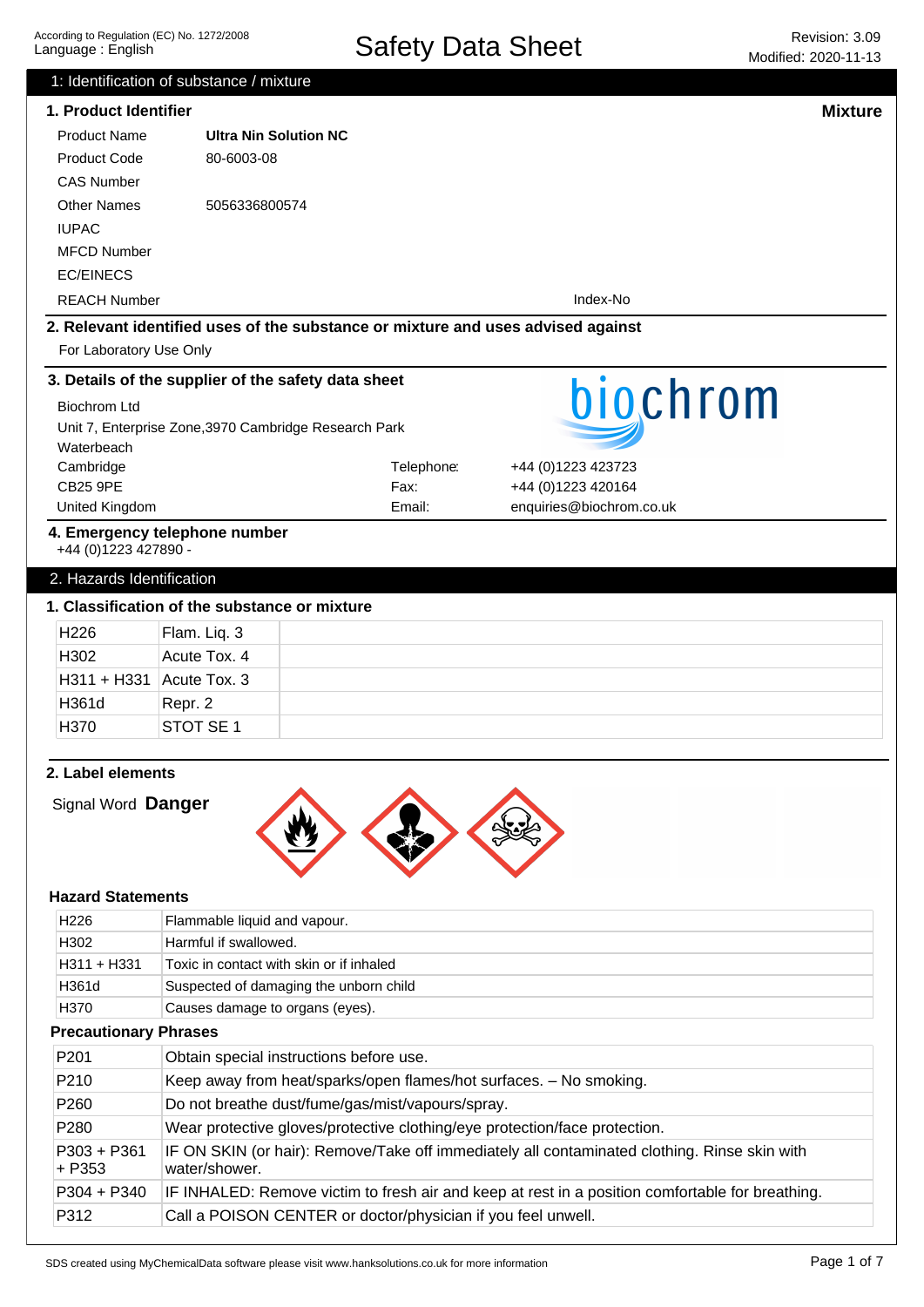|                                    | P370 + P378                                                      | In case of fire: Use water for extinction.                                                                             |                                                                                                               |                      |
|------------------------------------|------------------------------------------------------------------|------------------------------------------------------------------------------------------------------------------------|---------------------------------------------------------------------------------------------------------------|----------------------|
| $P403 + P233$                      | Store in a well-ventilated place. Keep container tightly closed. |                                                                                                                        |                                                                                                               |                      |
| P <sub>501</sub>                   |                                                                  | Dispose of contents/container to a suitable hazardous waste container                                                  |                                                                                                               |                      |
|                                    | 3. Other Hazards                                                 |                                                                                                                        |                                                                                                               |                      |
|                                    |                                                                  | May be fatal or cause blindness if swallowed.<br>Cannot be made non-poisonous.                                         |                                                                                                               |                      |
|                                    |                                                                  | 3. Composition / Information on Ingredients                                                                            |                                                                                                               |                      |
| 2. Mixtures                        |                                                                  |                                                                                                                        |                                                                                                               |                      |
| <b>Product Name</b>                |                                                                  | <b>Hazards</b>                                                                                                         |                                                                                                               | <b>Concentration</b> |
| Methanol                           |                                                                  |                                                                                                                        |                                                                                                               |                      |
|                                    |                                                                  | EC/EINECS: 200-659-6 Liq. 2, STOT SE 1                                                                                 | CAS Number: 67-56-1 H225, H301 + H311 + H331, H370 Acute Tox. 3, Flam. 9%                                     |                      |
| Ninhydrin                          |                                                                  |                                                                                                                        |                                                                                                               |                      |
|                                    |                                                                  | EC/EINECS: 207-618-1 Skin Irrit. 2, STOT SE 3                                                                          | CAS Number: 485-47-2 H302, H315, H319, H335 Acute Tox. 4, Eye Irrit. 2,                                       | 8%                   |
|                                    |                                                                  | Diethylene glycol methyl ether                                                                                         |                                                                                                               |                      |
|                                    |                                                                  | CAS Number: 111-77-3 H361d Repr. 2<br>EC/EINECS: 203-906-6                                                             |                                                                                                               | 46.4%                |
| Ethylene glycol                    |                                                                  |                                                                                                                        |                                                                                                               |                      |
|                                    |                                                                  | CAS Number: 107-21-1 H302 Acute Tox. 4<br>EC/EINECS: 203-473-3                                                         |                                                                                                               | 36%                  |
| Hydrindantin                       |                                                                  |                                                                                                                        |                                                                                                               |                      |
|                                    |                                                                  | CAS Number: 5103-42-4<br>EC/EINECS: 225-823-4                                                                          |                                                                                                               | 0.6%                 |
| 4. First Aid Measures              |                                                                  |                                                                                                                        |                                                                                                               |                      |
|                                    |                                                                  | 1. Description of first aid measures                                                                                   |                                                                                                               |                      |
| <b>Skin Contact</b>                |                                                                  | with water/shower.                                                                                                     | P303 + P361 + P353: IF ON SKIN (or hair): Remove/Take off immediately all contaminated clothing. Rinse skin   |                      |
|                                    |                                                                  |                                                                                                                        |                                                                                                               |                      |
| <b>Eye Contact</b>                 |                                                                  | Bathe the eye with running water for 15 minutes.                                                                       |                                                                                                               |                      |
| Ingestion                          |                                                                  | Do not induce vomiting.<br>Wash out mouth with water.<br>Consult a doctor.                                             |                                                                                                               |                      |
| Inhalation                         |                                                                  |                                                                                                                        | P304 + P340: IF INHALED: Remove victim to fresh air and keep at rest in a position comfortable for breathing. |                      |
|                                    |                                                                  |                                                                                                                        |                                                                                                               |                      |
|                                    |                                                                  | 2. Most important symptoms and effects                                                                                 |                                                                                                               |                      |
| No information                     |                                                                  |                                                                                                                        |                                                                                                               |                      |
|                                    |                                                                  | 3. Indication of any immediate medical attention<br>P312: Call a POISON CENTER or doctor/physician if you feel unwell. |                                                                                                               |                      |
|                                    |                                                                  |                                                                                                                        |                                                                                                               |                      |
|                                    |                                                                  |                                                                                                                        |                                                                                                               |                      |
| 5. Firefighting measures           |                                                                  |                                                                                                                        |                                                                                                               |                      |
| 1. Extinguishing Media<br>Suitable |                                                                  | P370 + P378: In case of fire: Use water for extinction.                                                                |                                                                                                               |                      |
| Unsuitable                         |                                                                  | N/A                                                                                                                    |                                                                                                               |                      |
|                                    |                                                                  | 2. Special Hazards arising from the substance or mixture                                                               |                                                                                                               |                      |
|                                    |                                                                  | In combustion toxic fumes may form.                                                                                    |                                                                                                               |                      |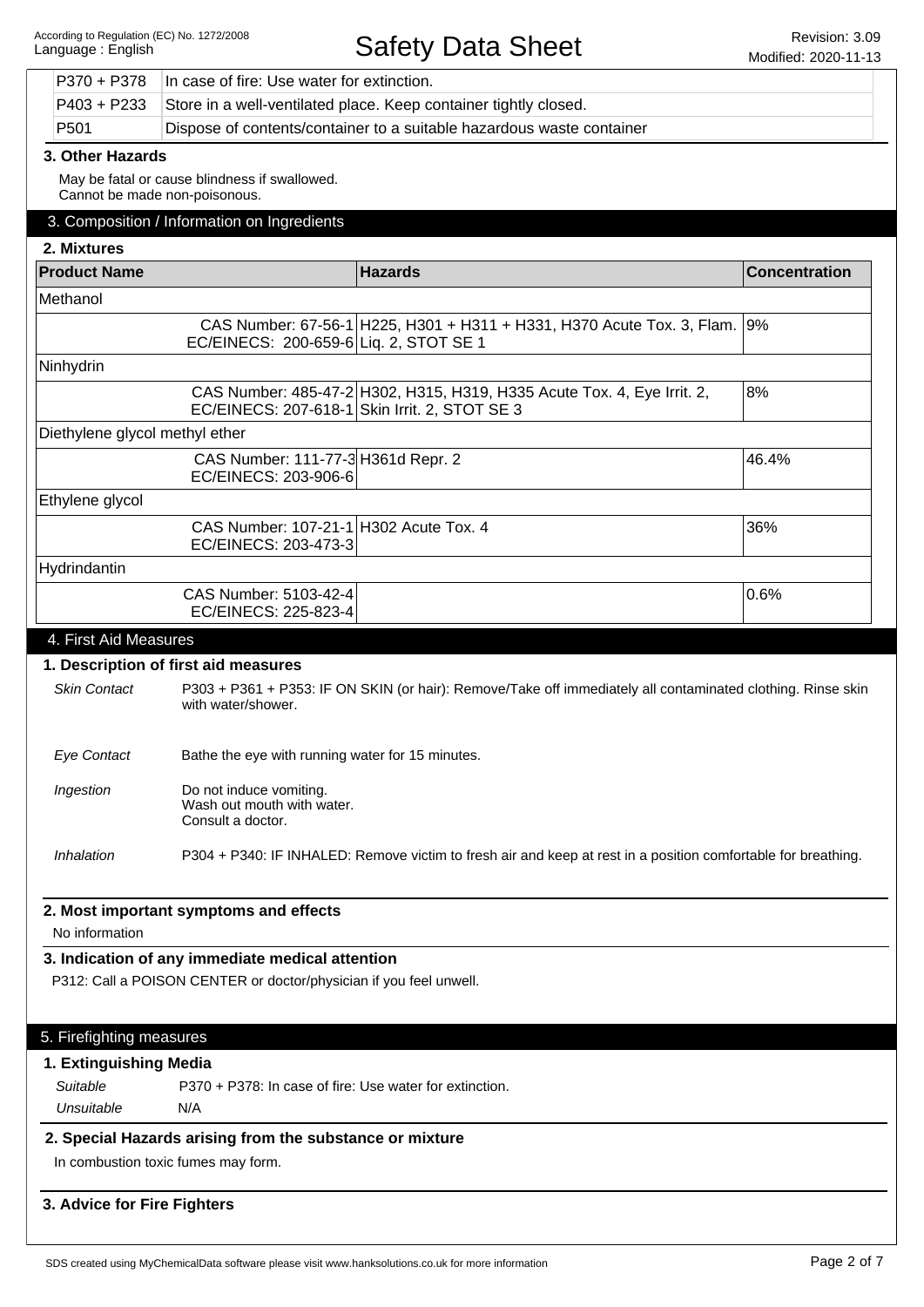As in any fire, wear self-contained breathing apparatus pressure-demand, MSHA/NIOSH (approved or equivalent) and full protective gear

#### 6. Accidental Release Measures

#### **1. Personal Precautions**

Eliminate all sources of ignition. Mark out the contaminated area with signs and prevent access to unauthorised personnel. Avoid breathing vapours.

#### **2. Environmental Precautions**

Do not allow to enter sewers / surface or ground water.

#### **3. Methods & Materials**

Mix with sand or vermiculite.

Wash the spillage site with large amounts of water.

Transfer to a closable, labelled salvage container for disposal by an appropriate method.

#### **4. Preventing the occurrence of secondary hazards.**

None

## 7.Handling and Storage

### **1. Personal Precautions**

| Safe Handling                                     | Handle in fume hood.<br>P201: Obtain special instructions before use. |
|---------------------------------------------------|-----------------------------------------------------------------------|
| <b>Protection against</b><br>explosions and fires | Keep ignition sources away                                            |

#### **2. Conditions for safe storage, including any incompatibilities**

| Managing Storage Risks | Store in cool, well ventilated area.<br>Keep away from sources of ignition.<br>Keep container tightly closed.<br>Light sensitive.<br>Protect from light.<br>Air sensitive. |
|------------------------|----------------------------------------------------------------------------------------------------------------------------------------------------------------------------|
| Storage Controls       | No special requirements                                                                                                                                                    |
| Maintaining Integrity  | P210: Keep away from heat/sparks/open flames/hot surfaces. – No smoking.                                                                                                   |
| Other advice           | P403 + P233: Store in a well-ventilated place. Keep container tightly closed.                                                                                              |

#### **3. Specific End Uses**

For laboratory use only. To be used with Biochrom Amino Acid Analyzers

## 8. Exposure Controls/Personal Protection

## **1. Control Parameters**

No Data Available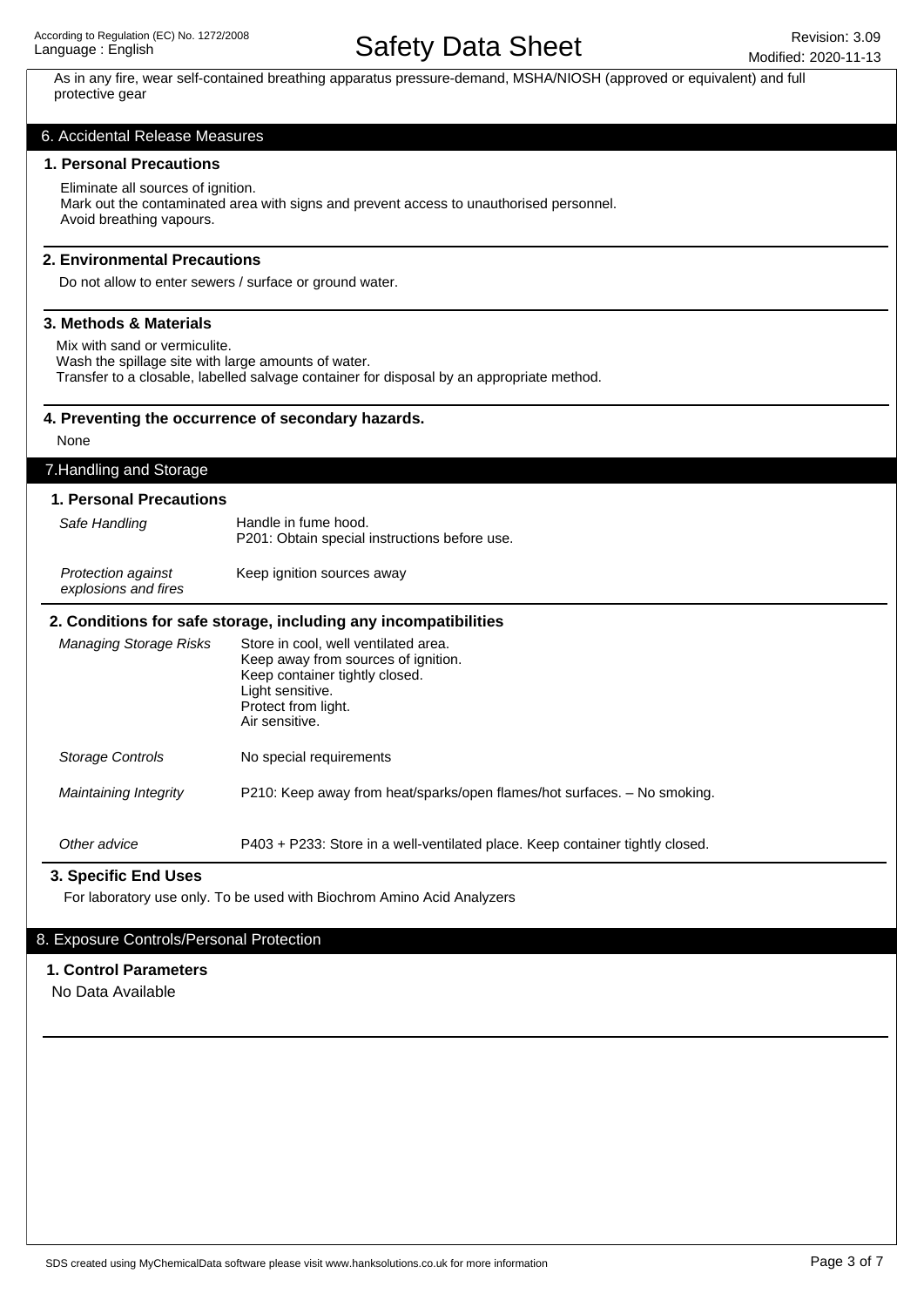| 2. Exposure Controls                       |                                                                                  |
|--------------------------------------------|----------------------------------------------------------------------------------|
| General protective and<br>hygiene measures | P280: Wear protective gloves/protective clothing/eye protection/face protection. |
| <b>Engineering measures</b>                | Ensure there is sufficient ventilation of the area.                              |
| Eye / Face Protection                      | Safety Glasses.<br>Ensure eye bath is to hand.                                   |
| Hand protection                            | Nitrile gloves.                                                                  |
| Respiratory protection                     | P260: Do not breathe dust/fume/gas/mist/vapours/spray.                           |
| Skin protection                            | Protective clothing.                                                             |
| Other personal protection<br>advice        | No data.                                                                         |

## 9. Physical and Chemical Properties

#### **1. Physical and Chemical Properties**

| Appearance                                   | Yellow to light green Liquid |
|----------------------------------------------|------------------------------|
| Odour                                        | No Data Available            |
| Odour threshold                              | No Data Available            |
| <b>PH</b>                                    | No Data Available            |
| Melting point / Freezing point               | No Data Available            |
| Initial boiling point and boiling range      | No Data Available            |
| Flash point                                  | $39^{\circ}$ C               |
| Evaporation rate                             | No Data Available            |
| Flammability(solid,gas)                      | No Data Available            |
| Upper/lower flammability or explosive limits | No Data Available            |
| Vapour pressure                              | No Data Available            |
| Vapour density                               | No Data Available            |
| Relative density                             | 1.056g/mL                    |
| Solubility(ies):                             | Water soluble                |
| Partition coefficient: n-octanol/water       | No Data Available            |
| Auto-ignition temperature                    | No Data Available            |
| Decomposition temperature                    | No Data Available            |
| Viscosity                                    | No Data Available            |
| <b>Explosive properties</b>                  | No Data Available            |
| Oxidising properties                         | Not oxidising                |
|                                              |                              |

## **2. Other Information**

No additional information available

## 10. Stability and Reactivity

## **1. Reactivity**

No unusual reactivity

## **2. Stability**

Stable under normal conditions. May discolour on exposure to light.

### **3. Possibility of Hazardous Reactions**

No hazardous reactions known.

### **4.Conditions to Avoid**

Direct Sunlight. Heat.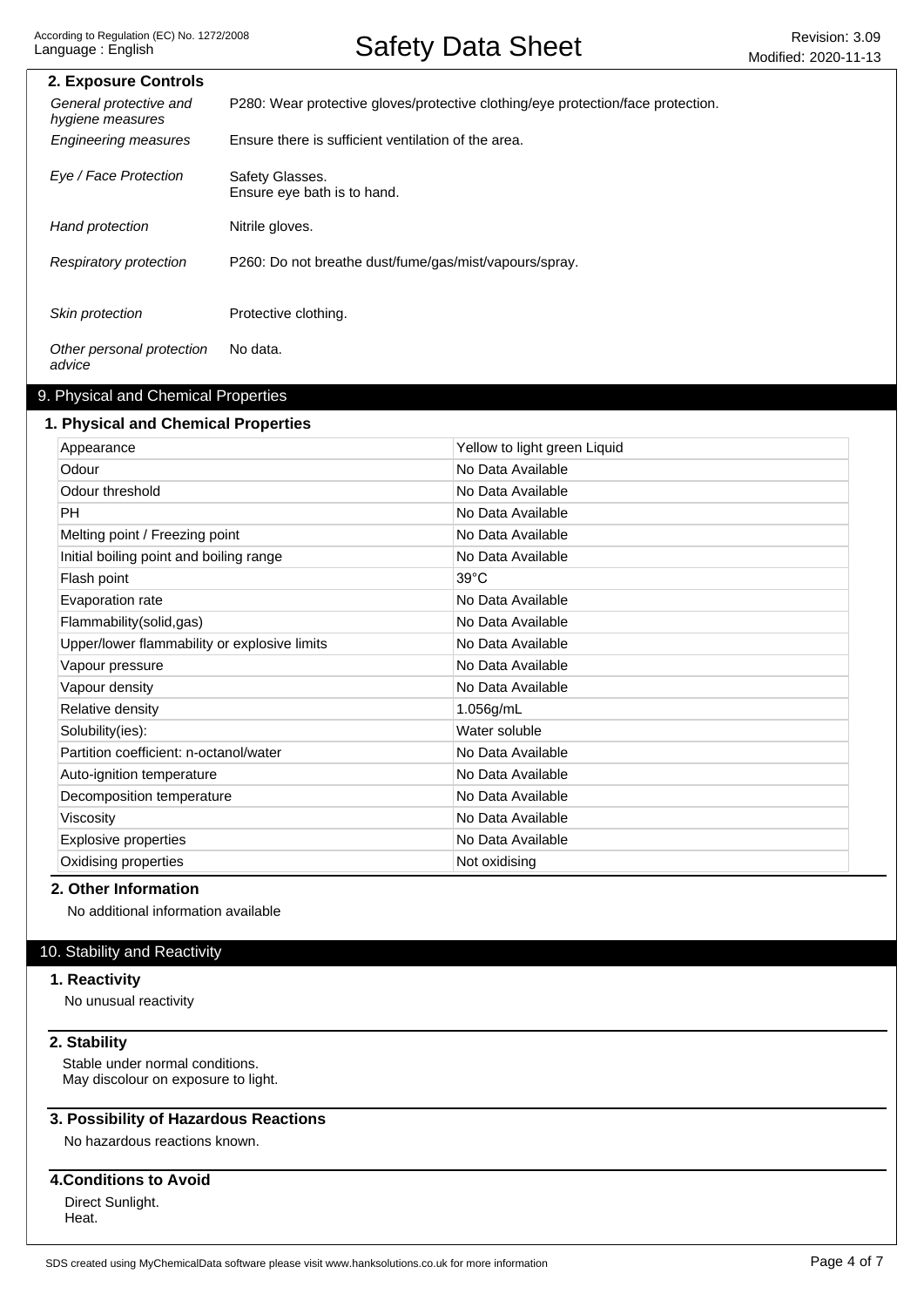## **5. Incompatible Materials**

Strong oxidizing agents.

## **6. Hazardous Decomposition Products**

In combustion emits toxic fumes of carbon dioxide / carbon monoxide.

#### 11. Toxicology information

| 1. Information                       |                                                                      |  |  |
|--------------------------------------|----------------------------------------------------------------------|--|--|
| <b>Acute Toxicity</b>                | No information available                                             |  |  |
| Skin corrosion/irritation            | May be harmful if absorbed through the skin. Causes skin irritation. |  |  |
| Serious eye<br>Damage/irritation     | Irritant effect.                                                     |  |  |
| Respiratory or skin<br>sensitisation | May cause skin sensitization                                         |  |  |
| Germ Cell mutagenicity               | No information available                                             |  |  |
| Carcinogenicity                      | No information available                                             |  |  |
| Reproductive toxicity                | Possible risk of harm to the unborn child                            |  |  |
| STOT-single exposure                 | No information available                                             |  |  |
| STOT-repeated exposure               | No information available                                             |  |  |
| Aspiration hazard                    | No information available                                             |  |  |

#### **2. Additional**

To the best of our knowledge the acute and chronic toxicity of this substance is not fully known.

#### 12. Ecological Information

#### **1. Toxicity**

No information available

## **2. Persistence and degradability**

No information available

## **3. Bio-Accumulative Potential**

No information available

#### **4. Mobility and Soil**

No information available

## **5. Results of PBT & vPvB assessment**

No information available

## **6. Other adverse effects**

No information available

## 13. Disposal Considerations

## **1. Waste Treatment Methods**

Disposal Operations

Disposal of Packaging Disposal must be made according to official regulations.

## 14. Transport Information

**Air (ICAO)**